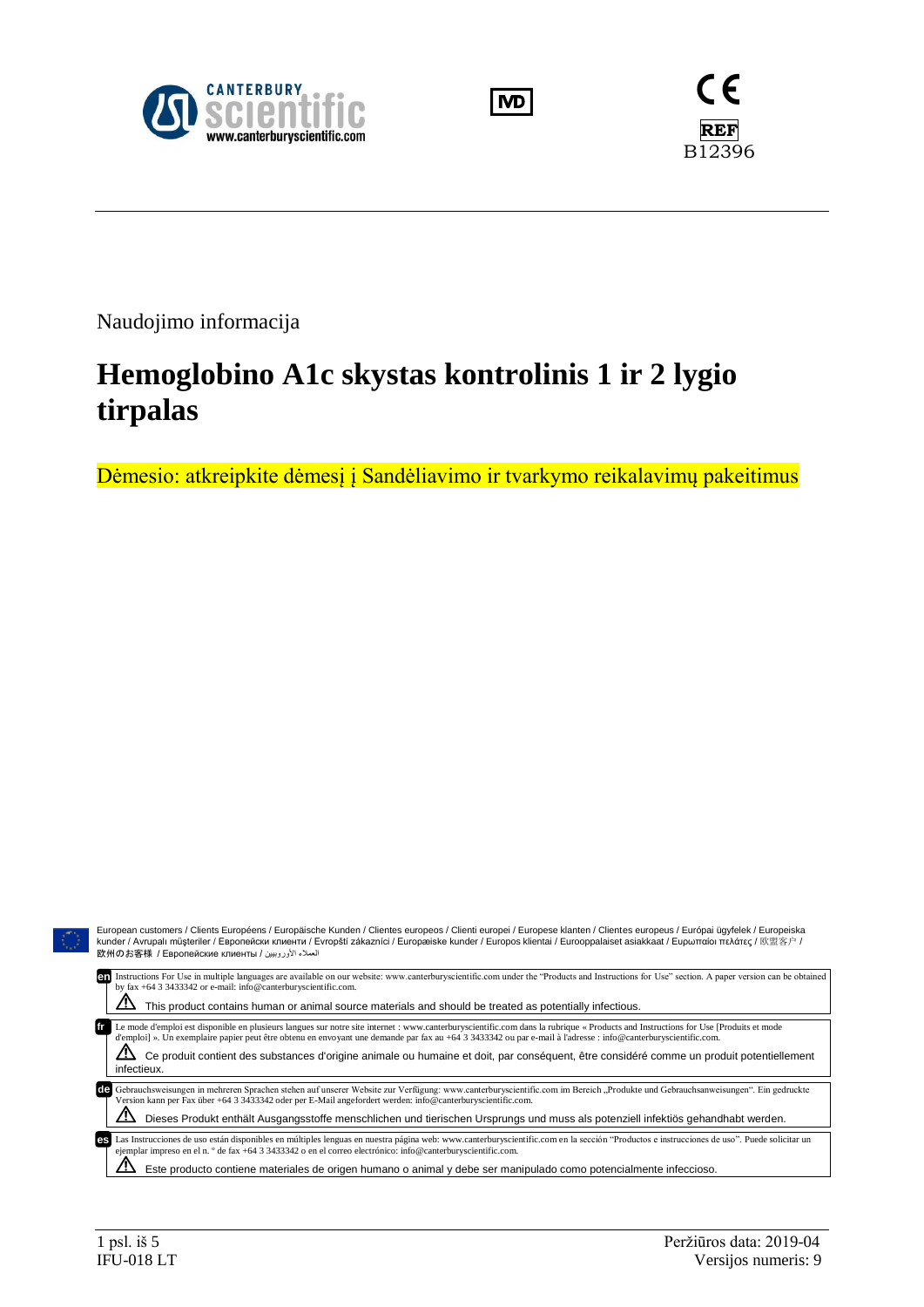| it. | Sul nostro sito Web sono disponibili le istruzioni per l'uso in varie lingue: www.canterburyscientific.com nella sezione "Products and Instructions for Use" (Prodotti e istruzioni per l'uso).<br>È possibile ricevere una versione cartacea inviando un fax al numero +64 3 3433342 o scrivendo un'e-mail all'indirizzo: info@canterburyscientific.com.         |
|-----|-------------------------------------------------------------------------------------------------------------------------------------------------------------------------------------------------------------------------------------------------------------------------------------------------------------------------------------------------------------------|
|     | Questo prodotto contiene materiali di origine umana o animale e deve essere trattato come potenzialmente infettivo.                                                                                                                                                                                                                                               |
| nl  | Op onze website is de gebruiksaanwijzing in meerdere talen beschikbaar: zie www.canterburyscientific.com onder het gedeelte "Producten en gebruiksaanwijzingen". Gedrukte versies<br>kunnen worden aangevraagd via fax +64 3 3433342 of e-mail: info@canterburyscientific.com.                                                                                    |
|     | Dit product bevat materialen van menselijke en dierlijke oorsprong en moet worden behandeld als mogelijk infectieus.                                                                                                                                                                                                                                              |
| pt  | No nosso site da internet, poderá encontrar Instruções de Utilização em várias línguas: www.canterburyscientific.com na secção "Produtos e Instruções de Utilização". Poderá obter uma<br>versão em papel pelo fax +64 3 3433342 ou e_mail: info@canterburyscientific.com.                                                                                        |
|     | Este produto contém materiais de origem humana ou animal e deve ser considerado como potencialmente infeccioso.                                                                                                                                                                                                                                                   |
| hu  | A Használati utasítás több nyelven elérhető honlapunkon a www.canterburyscientific.com címen, a "Products and Instructions for Use" (Termékek és Használati utasítások) című részben.<br>A nyomtatott verzió fax (+64 3 3433342) vagy e-mail (info@canterburyscientific.com) útján szerezhető be.                                                                 |
|     | Ez a termék emberi, illetve állati forrásból származó anyagokat tartalmaz, és potenciálisan fertőző anyagként kell kezelni.                                                                                                                                                                                                                                       |
|     | Bruksanvisning på flera språk finns på vår hemsida: www.canterburyscientific.com under avsnittet "Produkter och bruksanvisningar". En pappersversion kan erhållas via fax +64 3 3433342<br>eller e--post: info@canterburyscientific.com.                                                                                                                          |
|     | Denna produkt innehåller material av humant eller djurursprung och ska behandlas som potentiellt smittsam.                                                                                                                                                                                                                                                        |
| tu  | Birçok dilde Kullanım Talimatları Web sitemizde mevcuttur: "Products and Instructions for Use" (Ürünler ve Kullanım Talimatları) bölümü altında www.canterburyscientific.com adresinde.<br>Basılı sürüm faks +64 3 3433342 veya e-posta ile sağlanabilir: info@canterburyscientific.com.                                                                          |
|     | Bu ürün insan veya hayvan kaynaklı materyaller içermektedir ve potansiyel olarak bulaşıcı olduğu düşünülerek işlem yapılmalıdır.                                                                                                                                                                                                                                  |
|     | Инструкциите за употреба на различни езици можете да намерите на нашия уебсайт: www.canterburyscientific.com в раздел "Products and Instructions for Use" ("Продукти и<br>инструкции за употреба"). Можете да се сдобиете с техния хартиен вариант чрез факс +64 3 3433342 или на имейл: info@canterburyscientific.com.                                           |
|     | Този продукт съдържа материали от човешки или животински произход и следва да се третира като потенциално зара̀зен.                                                                                                                                                                                                                                               |
|     | Návod k použití v několika jazycích je k dispozici na našich webových stránkách: www.canterburyscientific.com v části "Výrobky a návod k použití". Tištěnou verzi lze získat faxem<br>+64 3 3433342 nebo e--mailem: info@canterburyscientific.com.                                                                                                                |
|     | Tento výrobek obsahuje lidské nebo zvířecí zdrojové materiály a musí tedy být považován jako potenciálně infekční.                                                                                                                                                                                                                                                |
| da  | Brugsanvisninger er tilgængelige på flere sprog på vores website: www.canterburyscientific.com i sektionen "Products and Instructions for Use". En trykt udgave kan fås via fax ved<br>henvendelse på tlf. +64 3 3433342 eller e-mail: info@canterburyscientific.com.                                                                                             |
|     | Dette produkt indeholder humane eller animalske kildematerialer og skal behandles som potentielt infektiøst.                                                                                                                                                                                                                                                      |
| It  | Naudojimo instrukcijas keliomis kalbomis galima rasti mūsų interneto svetainėje www.canterburyscientific.com, skyriuje "Produktai ir naudojimo instrukcijos". Popierinę versiją galima gauti<br>faksu +64 3 3433342 arba el. paštu info@canterburyscientific.com.                                                                                                 |
|     | Šio produkto sudėtyje yra žmogaus ir gyvūnų kilmės medžiagų, todėl jį reikia laikyti potencialiai infekciniu.                                                                                                                                                                                                                                                     |
| fi  | Sivustoltamme löytyy käyttöohjeet useilla eri kielillä: www.canterburyscientific.com, osa "Tuotteet ja käyttöohjeet". Voit hankkia tulostetun version faksaamalla numeroon +64 3 3433342 tai<br>lähettämällä sähköpostia osoitteeseen: info@canterburyscientific.com.                                                                                             |
|     | Tämä tuote sisältää ihmis- tai eläinperäisiä lähdemateriaaleja ja sitä on käsiteltävä mahdollisen tartuntavaaran aiheuttavana tuotteena.                                                                                                                                                                                                                          |
|     | Οδηγίες χρήσης σε διάφορες γλώσσες είναι διαθέσιμες στον δικτυακό τόπο μας: www.canterburyscientific.com στην ενότητα «Προϊόντα και οδηγίες χρήσης». Έντυπη μορφή μπορεί να<br>ληφθεί μέσω φαξ +64 3 3433342 ή e--mail: info@canterburyscientific.com.                                                                                                            |
|     | Αυτό το προϊόν περιέχει υλικά ανθρώπινης ή ζωικής προέλευσης και πρέπει να αντιμετωπίζεται ως δυνητικά μολυσματικό.                                                                                                                                                                                                                                               |
|     | Other customers / Autres clients / Andere Kunden / Otros clients / Altri clienti / Overige klanten / Outros clients / Más ügyfelek / Andra kunder / Diğer müşteriler / Други клиенти /<br>الحملاء الآخرين / Ostatní zákazníci / Andre kunder / Kiti klientai / Muut asiakkaat / Άλλοι πελάτες / 其他客户 / その他の地域のお客様 / Прочие клиенты / الحملاء الآخرين              |
|     | 在本公司网站上提供多种语言版本的《产品使用说明书》,网址www.canterburyscientific.com;在网站首页的"Products and Instructions for Use"(产品与使用说明书)<br>部分,可找到这些文档。纸质印刷版本可发传真至+64 3 3433342 或发送电子邮件至 info@canterburyscientific.com 索取。                                                                                                                                                                    |
|     | 本产品含有人或动物来源的材料,应作为潜在传染性材料对待。                                                                                                                                                                                                                                                                                                                                      |
|     | 他言語版の「ご使用上の注意」を当社ウェブサイト (www.canterburyscientific.com)の「Products and Instructions for Use」セクションで入手できます。印刷版はファ<br>ックス (+643343342) 又は電子メール (info@canterburyscientific.com) で入手できます。                                                                                                                                                                                |
|     | 本製品にはヒト又は動物由来の原料が含まれているため、感染症の可能性があるものとしてお取り扱いください。                                                                                                                                                                                                                                                                                                               |
| ru  | Инструкции по эксплуатации на разных языках имеются на нашем интернет-сайте: www.canterburyscientific.com в разделе Products and Instructions for Use (Продукция и<br>инструкции по эксплуатации). Бумажную версию можно получить по факсу: +64 3 3433342 или электронной почте: info@canterburyscientific.com.                                                   |
|     | Данный препарат содержит материалы человеческого или животного происхождения и должен рассматриваться как потенциально<br>инфицированный.                                                                                                                                                                                                                         |
| ar  | تتوفر إرشادات الاستخدام بعدة لغات على موقعنا على ويب: www.canterburyscientific.com قسع "العنتجات وإرشادات الاستخدام". يمكن الحصول على نسخة ورقية بالفاكس على رقم +333342 3 و 3433342 أو بالبريد الإلكتروني:                                                                                                                                                       |
|     | .info@canterburyscientific.com                                                                                                                                                                                                                                                                                                                                    |
| hr  | Upute za uporabu na raznim jezicima dostupne su na našoj web stranici: www.canterburyscientific.com pod odjeljkom "Proizvodi i upute za upotrebu". Papirnata se verzija može dobiti                                                                                                                                                                               |
|     | telefaksom na broj +64 3 3433342 ili e-poštom: info@canterburyscientific.com.<br>Ovaj proizvod sadrži ljudski ili životinjski izvor materijala i treba biti tretiran kao potencijalno zarazan.                                                                                                                                                                    |
|     | SA Pokyny na použitie v rôznych jazykoch sú dostupné na našej webovej stránke: www.canterburyscientific.com v časti "Produkty a pokyny na použitie". Papierovú verziu je možné získať                                                                                                                                                                             |
|     | faxom na čísle +64 3 3433342 alebo e-mailom: info@canterburyscientific.com.<br>Tento produkt obsahuje materiály ľudského alebo zvieracieho pôvodu a malo by sa s ním zaobchádzať ako s potenciálne infekčným                                                                                                                                                      |
|     | materiálom.                                                                                                                                                                                                                                                                                                                                                       |
|     | ro<br>Instrucțiuni de utilizare în mai multe limbi sunt disponibile pe site-ul nostru: www.canterburyscientific.com la secțiunea "Products and Instructions for Use" (Produse și instrucțiuni de<br>utilizare). Se poate obține o versiune tipărită prin trimiterea unui fax la numărul +64 3 3433342 sau a unui e-mail la adresa: info@canterburyscientific.com. |
|     | <u>/!`</u><br>Acest produs contine materiale sursă umane sau animale și trebuie tratat ca fiind un produs potențial infecțios.                                                                                                                                                                                                                                    |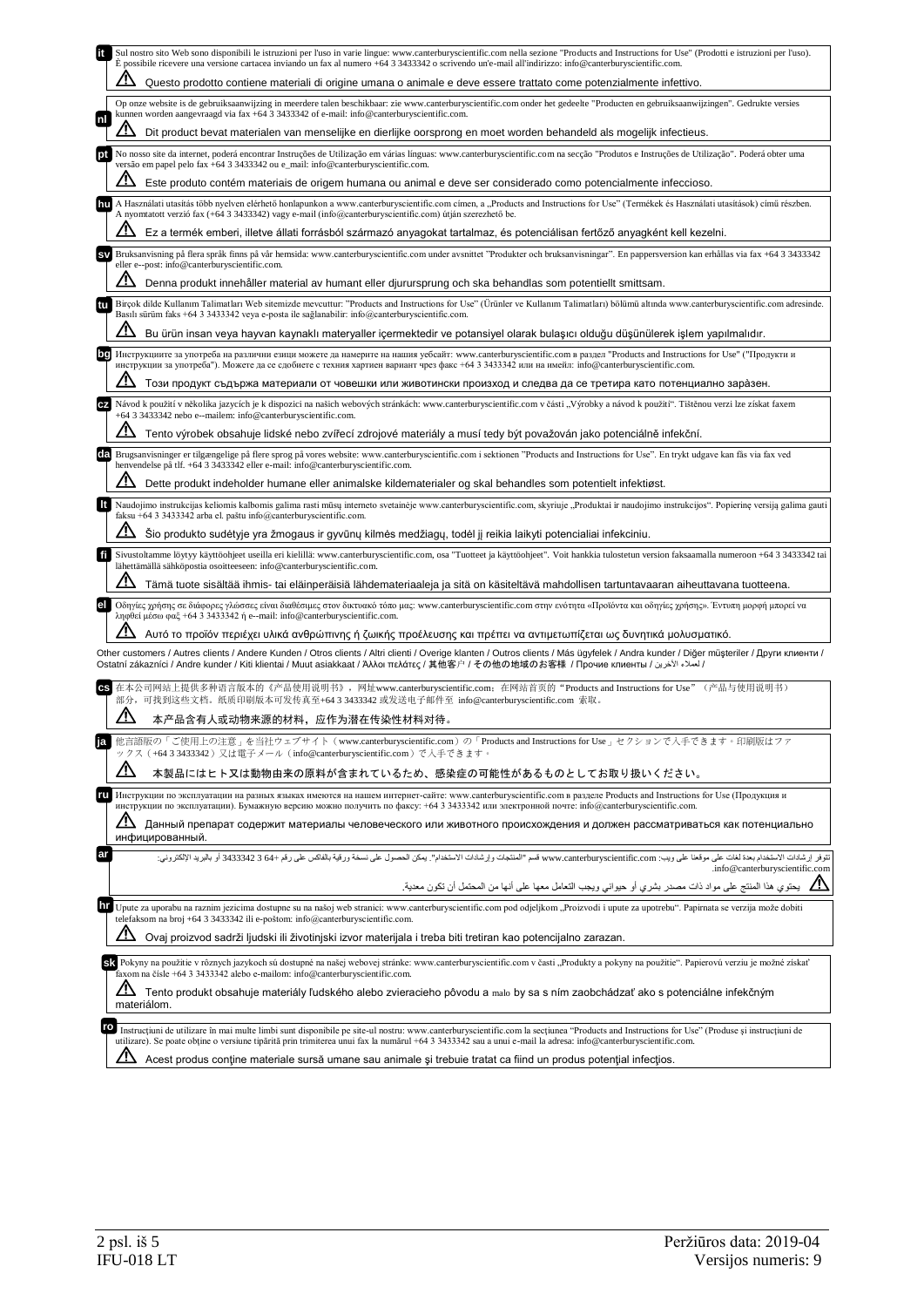# **Aprašas ir paskirtis**

"extendSURE<sup>TM</sup> " hemoglobino A1c skystas kontrolinis tirpalas CONTROL paruoštas iš žmogaus kraujo. Jo sudėtyje yra hemoglobino, konservantų ir stabilizatorių. Kontrolinių tirpalų sudėtis suteikia didelį stabilumą. 2 lygio kontrolinis tirpalas pagamintas per *in vitro* kontroliuojamą nediabetinio kraujo glikolizinimo procesą. Kontroliniai tirpalai skirti naudoti kaip kokybės kontrolės medžiagos stebint šių tipų tyrimų HbA1c kiekybinio nustatymo laboratorinių tyrimų procedūrų tinkamumą ir tikslumą: jonų apykaitos HPLC, imunofermentinių ir<br>fermentinių procedūrų. ŪJ Apie specifinį naudojimą tam tikram tyrimui žr. analizatoriaus naudojimo vadove. Kontroliniai tirpalai neskirti naudoti kaip kalibratoriai.

Pagal geros laboratorinės praktikos reikalavimus visose laboratorijose turi būti įdiegta kokybės kontrolės programa. Programą sudaro įprastas šių kontrolinių tirpalų tyrimas, kurį atlieka išmokyti laboratorijos darbuotojai, ir dokumentuotų rezultatų vertinimas, lyginant su laboratorijos priimtinomis ribomis. Jeigu rezultatai neatitinka šių ribų, pakartotinai ištirkite kontrolinį tirpalą ir metodo parametrus, aplinkos veiksnius ir metodus. Jeigu po pakartotinio kontrolinio tirpalo tyrimo rezultatas (-ai) vis dar neatitinka priimtinų ribų, susisiekite su kontrolinio tirpalo gamintoju, kad padėtų paaiškinti kontrolę.

Pagal geros laboratorinės praktikos reikalavimus kontrolės mėginiai ir rezultatai turi būti izoliuoti nuo pacientų mėginių ir rezultatų.

### **Hemoglobino A1c matavimo klinikinis naudojimas**

HbA1c nustatymas ypač naudingas diabetu sergančiam pacientui. Gliukozės kiekis kraujyje labai svyruoja ir momentinis gliukozės kiekio kraujyje tyrimas neatspindi vidutinės situacijos. HbA1c susidaro lėtai (apie 0,05 %/d.) ir toliau gaminasi 120 dienų eritrocitų gyvavimo laikotarpiu. HbA1c matavimas naudingas gydytojams kaip ilgalaikis gliukozės koncentracijos kraujyje integralas ir kaip kontrolės arba diabetu sergančio paciento priežiūros laipsnio matas. Tačiau kiekviena laboratorija turėtų nustatyti normos ribas, atitinkančias tiriamos populiacijos charakteristikas. Kiekvienas HbA1c lygio padidėjimo procentinis punktas atitinka vidutinio gliukozės kiekio kraujyje padidėjimą apytiksliai 30 mg/dl arba 1,7 mmol/l. Įprastai daugiau nei 10 % HbA1c lygis reiškia prastą diabeto kontrolę, o reikšmės tarp 6,5 % ir 7,5 % rodo gerą kontrolę.

### **Rinkinio turinys**



#### **Aprašas:**

- 2 flakonai su 1,0 ml "extendSURETM " hemoglobino A1c skysto kontrolės 1 lygio tirpalo
- 2 flakonai su 1,0 ml "extendSURE<sup>TM"</sup> hemoglobino A1c skysto kontrolės 2 lygio tirpalo
- 1 informacinis lapelis
- 3 partijoms būdingų reikšmių priskyrimo kortelės

#### **Atsargumo priemonės** / **įspėjimai**

# **ĮSPĖJIMAS**

# F **Potencialiai biologiškai pavojinga medžiaga**

Gaminant kontrolinius tirpalus kaip žaliava buvo naudojami žmonių eritrocitai. Kiekvienas vienetas gautas iš kraujo donorų ir ištirtas FDA patvirtintais metodais. Reaktyvaus hepatito B paviršiaus antigeno, HCV, ŽIV 1, ŽIV 2 ir sifilio antikūnų nerasta. Joks tyrimo metodas negali visiškai užtikrinti, kad kontroliniame tirpale, kurio sudėtyje yra žmogaus kilmės medžiagų, nebus šių ar kitų infekcijų sukėlėjų. Pagal geros laboratorinės praktikos reikalavimus visos žmogaus kilmės medžiagos turi būti laikomos potencialiai infekcinėmis ir su jomis reikia elgtis laikantis tų pačių atsargumo priemonių kaip ir su pacientų mėginiais.

#### **\ DĖMESIO!**

- **Prieš naudodami kontrolės medžiagas atidžiai PERSKAITYKITE šį INFORMACINĮ LAPELĮ.**
- **NAUDOTI** *IN VITRO* **DIAGNOSTIKAI IVD.**
- **Kai naudojami šie kontroliniai tirpalai, REKOMENDUOJAMA vilkėti APSAUGINIUS DRABUŽIUS (akiniai, pirštinės ir laboratorijos chalatas)***.*
- **Išsiliejusius ar išsitaškiusius kontrolės tirpalus reikia apdoroti ir utilizuoti, kaip nurodyta jūsų laboratorijos saugos rekomendacijose ar vietiniuose nutarimuose.**
- **Šio PRODUKTO SUDĖTYJE yra nedidelis KALIO CIANIDO kiekis. NEGALIMA NURYTI.**
- **NENAUDOKITE KONTROLINIŲ MEDŽIAGŲ PO "NAUDOTI IKI" DATOS ir vienu metu naudokite tik vieną kontrolinės medžiagos partiją..**
- **Jeigu kontroliniuose tirpaluose yra MIKROBINĖS TARŠOS, PARUDAVIMO ar NUOSĖDŲ požymių, flakoną išmeskite.**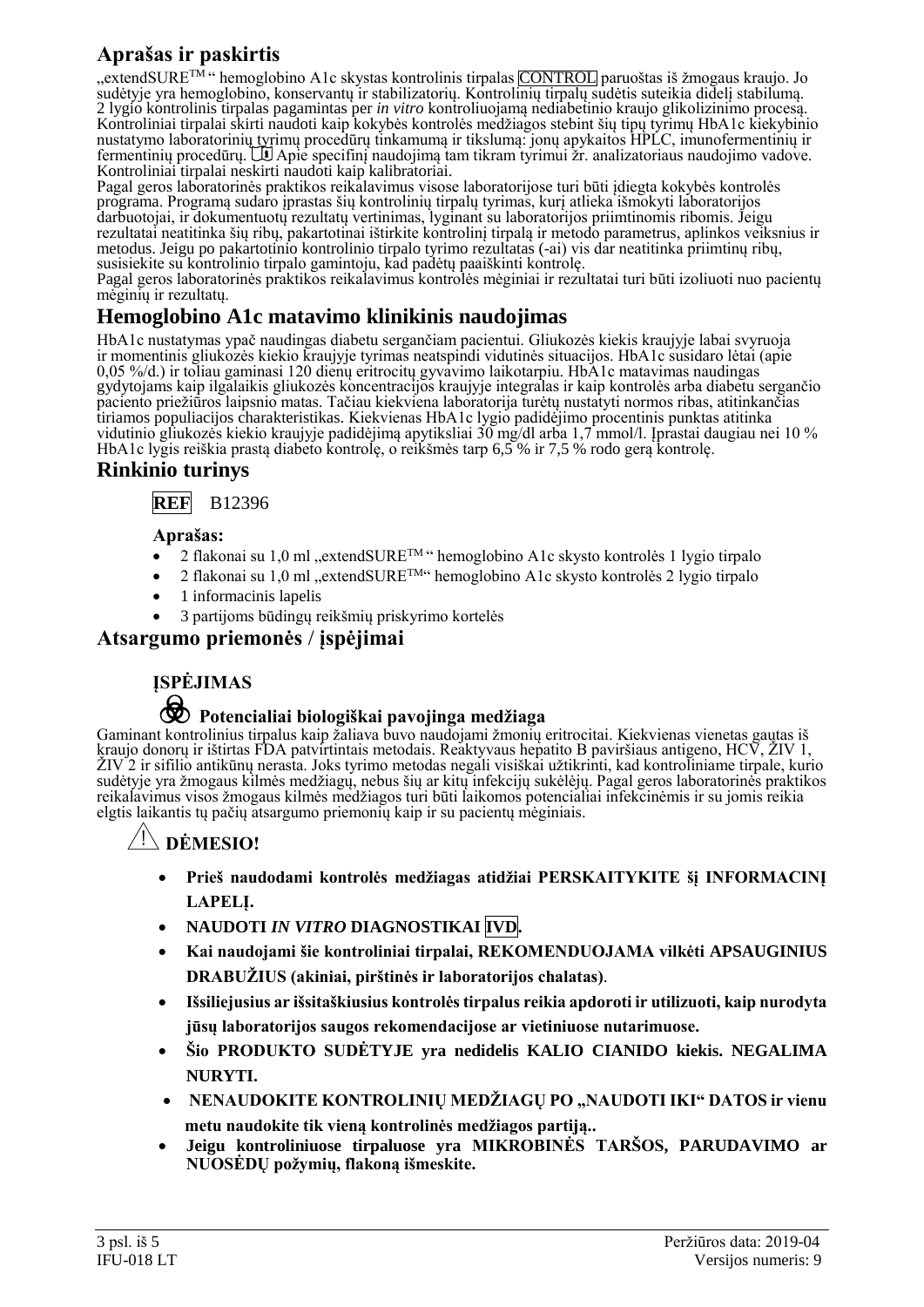### **Laikymas ir naudojimas**

Produktas turi būti saugomas nuo šviesos, pageidautina originalioje dėžutėje.

# l**Neatidarius**

extendSURETM Haemoglobin A1c" neatidaryti skystos kontrolinės medžiagos buteliukai turi būti laikomi stačiai, 2–8 °C temperatūroje. Kontrolinės medžiagos gali būti naudojamos iki ant buteliuko nurodyto galiojimo mėnesio  $\leq$  paskutinės dienos; medžiagos išlieka stabilios 30 mėn. nuo pagaminimo datos.

# l **Atidarius**

Atidarytus "extendSURE<sup>TM</sup>" hemoglobino A1c skysto kontrolinio tirpalo flakonus reikia laikyti stačius 2–8 °C temperatūroje. Atidarius kontrolinius tirpalus galima naudoti 30 dienų, jei jie vėl sandariai uždaromi. Kontrolinių tirpalų negalima užšaldyti ir atitirpdyti.

### **Kontrolės procedūra**

"extendSURE<sup>TM</sup>" hemoglobino A1c skysti kontroliniai tirpalai paruošti naudoti. Su jais reikia elgtis kaip su nežinomo paciento mėginiais ir tirti pagal gamintojo instrukcijas, pridėtas prie atitinkamo instrumento ar metodo aprašo. Kontroliniai tirpalai pasižymi kolonėlės eliuavimo savybėmis, panašiai kaip ir paciento viso kraujo hemolizatai.

## **Reikšmės priskyrimas, atsekamumo būsena ir tyrimo reikšmės**

Hemoglobino A1 ckontrolės vidurkio MEAN ir diapazono RANGE reikšmės AU ir DxC biochemijos sistemose išsamiai aprašytos pridėtoje "extendSURE<sup>TM</sup>" partijai būdingų reikšmių priskyrimo kortelėje. Jos nurodytos LOT SPECIFIC VALUE ASSIGNMENT CARD % vienetais UNITS (nustatyta NGSP NGSP ALIGNED), mmol/mol (nustatyta IFCC IFCC ALIGNED), g/dl ir mmol/l. Taip pat kiekvienoje kortelėje nurodyta bendro hemoglobino kiekio reikšmė g/dl ir mmol/l.

1 lygio Level 1 kontrolės reikšmės atspausdintos kiekvienos kortelės vienoje pusėje, o 2 lygio Level 2 kontrolės reikšmės – kitoje pusėje.

Šios tyrimo reikšmės gautos iš pakartotinių tyrimų analizių. Jos yra atsekamos ir būdingos gamintojo instrumentui ar hemoglobino A1c reagento tyrimui MANUFACTURER'S INSTRUMENT/HAEMOGLOBIN A1c REAGENT ASSAY naudojant instrumentus ir reagentų partijas, kurios yra prieinamos tyrimo metu ir yra

būdingos šiai hemoglobino A1c skystų kontrolinių tirpalų partijai. Kadangi tyrimo reikšmės priklauso nuo tyrimo procedūrų ir kelių kitų veiksnių ir kadangi kitos tyrimo sistemos gali lemti skirtingas reikšmes, rekomenduojama, kad kiekviena laboratorija nustatytų savo kontrolės ribas kasdien naudodama tyrimą. Visus rezultatus, kurie neatitinka jūsų laboratorijos nustatytų ribų, reikia ištirti.